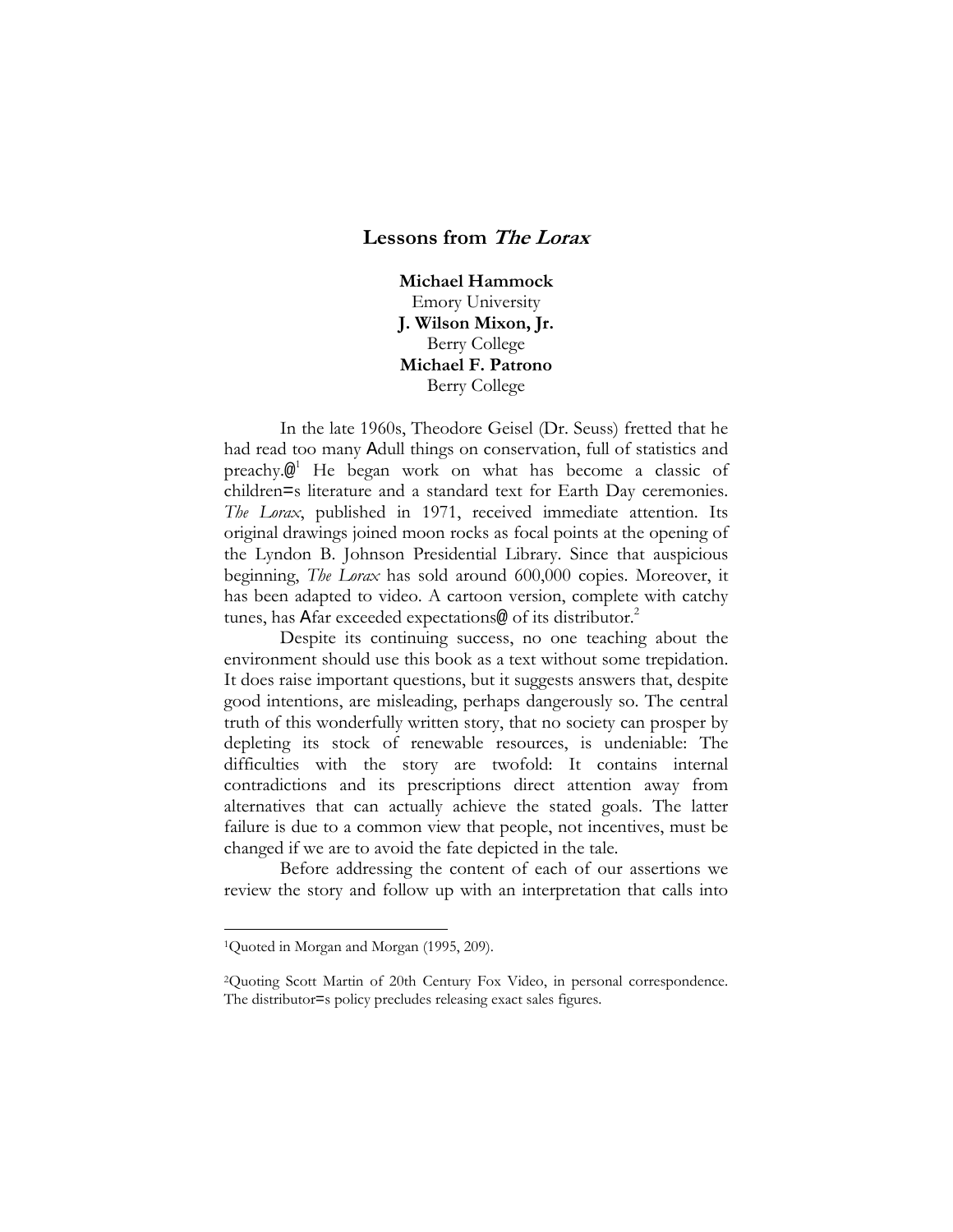question its internal consistency. Finally we offer a view of how free markets tend to avoid the tragedy depicted (and implicitly laid at the foot of free markets).

# **Summary: The Lorax - Who he was and why he left**

As the story begins a young boy goes to the far end of town to hear the Lorax=s story. There a grumpy old man, the Once-ler, living in a run down store, agrees to relate the story, but only if paid fifteen cents. It all began, the Once-ler reports, back when the land was wild and clean. Birds (Swomee-Swans), Bears (Bar-ba-loots), and Humming-fish played. Beautiful Truffula Trees, bearing colorful tufts, grew in profusion. The Once-ler rode into this paradise on a horse-drawn carriage and immediately proceeded to cut down a Truffula Tree and knit its tuft into a Athneed.@

After knitting the first thneed, the Once-ler was accosted by the Lorax, a short, old, Amossy@ man-thing. This creature, the Lorax, claimed to speak for the trees, demanding to know AWhat's that THING you've made out of my Truffula tuft?@

Unfortunately for the Lorax and the trees, thneeds sold extremely well. The Once-ler=s business grew so fast that he soon called on his family to help. Before long, Once-lers were building factories and cutting down trees as fast as possible, developing a complicated technical apparatus for cutting, assembling, and shipping the ever-popular thneeds.

In the midst of this prosperity, the Lorax reappeared, bringing bad news. The Bar-ba-loots, who eat Truffula fruit, did not have enough trees left. They were being forced to leave. The Onceler sympathized, if only briefly, but dismisses the Lorax=s concern with the refrain, AY business is business! And business must grow Y.@

The business did grow. In doing so, it polluted the air and poisons the water. The Lorax again denounced the Once-ler, but the Once-ler was not contrite: AWell, I have my rights, sir, and I'm telling *you/*I intend to go on doing just what I do!@ At precisely the moment the Once-ler offered this defiant retort, the last Truffula Tree falls. The Once-ler is out of business, and the Lorax floated away in disgust.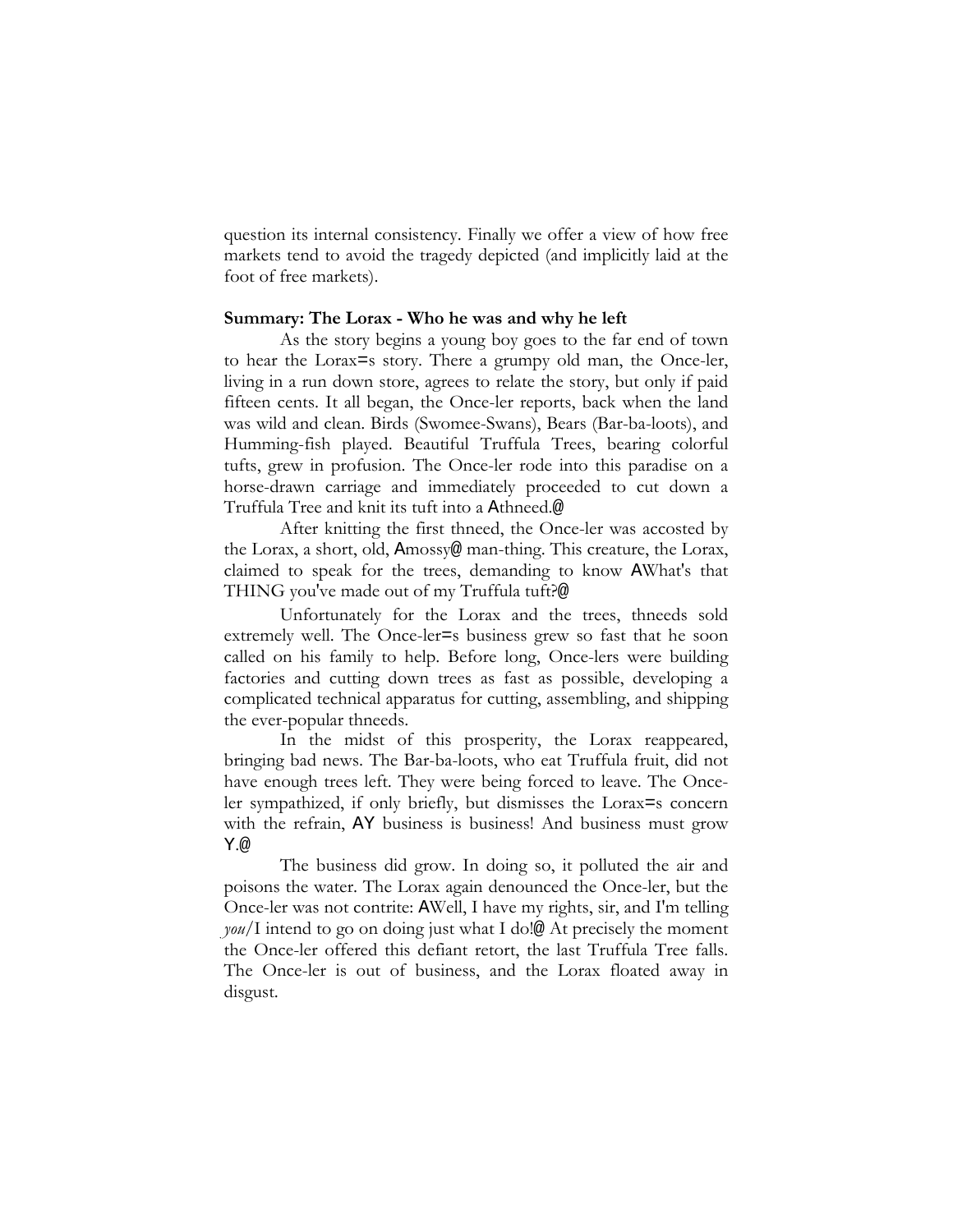The story closes with the young boy listening to the Once-ler tell his story. The Once-ler tells the boy that only changed hearts can save the Truffula trees: AUNLESS someone like you/cares a whole awful lot/nothing is going to get better. /It=s not.@ With this entreaty, the Once-ler gives the boy the last remaining Truffula Seed. If he takes care of the seed, then Athe Lorax and all of his friends may come back.@

The book and animated cartoon versions differ in some details. The cartoon version has more comments about pollution, and it presents many more Auses@ for the thneed. Also, the Once-ler even builds roads and apartment complexes on land cleared of trees. Most notably, the Once-ler almost gives in to the Lorax at the end, but is (most improbably) notified by his secretary that the stock price of Thneeds Incorporated has doubled. This news emboldens him to give the defiant speech quoted above.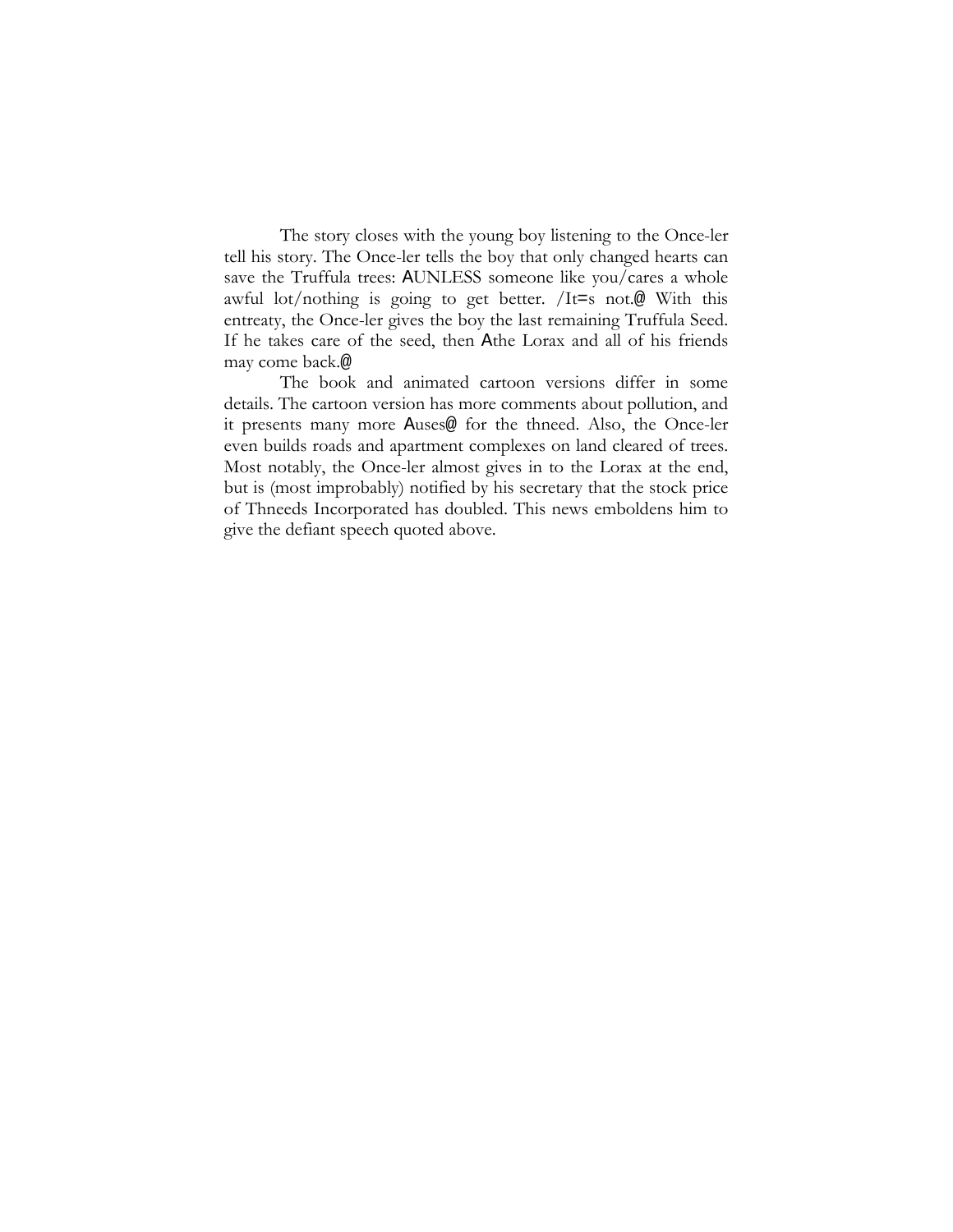# **Could it have happened that way?**

*The Lorax* does not contain the term Athe market@ but is clearly situated within a framework of (at least implicit) private ownership of resources. The Once-ler does seem to have the prerogatives associated with a system of property rights. He exerts control over the resources. He even invites other Once-lers to help cut and process the trees. No one tries to take the valuable Truffula trees from him. The Lorax does not threaten lawsuit and apparently lacks either the will or the ability to offer physical resistance. Whatever the explicit nature of the Once-ler=s ownership claims, we find all the elements of private property: secure ownership, exclusive use, and the ability to transfer ownership (sell Thneeds).

Thus, intentionally or otherwise, Dr. Seuss presents *The Lorax* as a critique of how people behave when left to their own devices, guided only by market forces. Of course, the market forces are missing in the story. Dr. Seuss could not see the Invisible Hand and, therefore, proceeds as if it did not exist. Adding this important detail and then analyzing this fable can provide useful insights into how markets work. The essential details in *The Lorax* are these:

- \$ The Once-ler comes to the land of Truffula trees, the raw material for Thneeds.
- \$ The Once-ler builds factories and an extensive network to deliver Thneeds to the marketCan overall operation large enough (in the video version) to trade on stock markets.
- \$ At least in the video version, the Once-ler has some sympathy for wild things, but greed or the thrill of apparent success overwhelms this sympathy. When he reads that the stock price is up, he kicks out the Lorax. (This detail is not in the book.)
- \$ The Truffula tree is renewable. (In the video version, Truffulas have a planting cycle of something over twenty yearsCmaybe between the cycle of Southern pine and that of Northwestern fir. Again, this detail is not in the book.)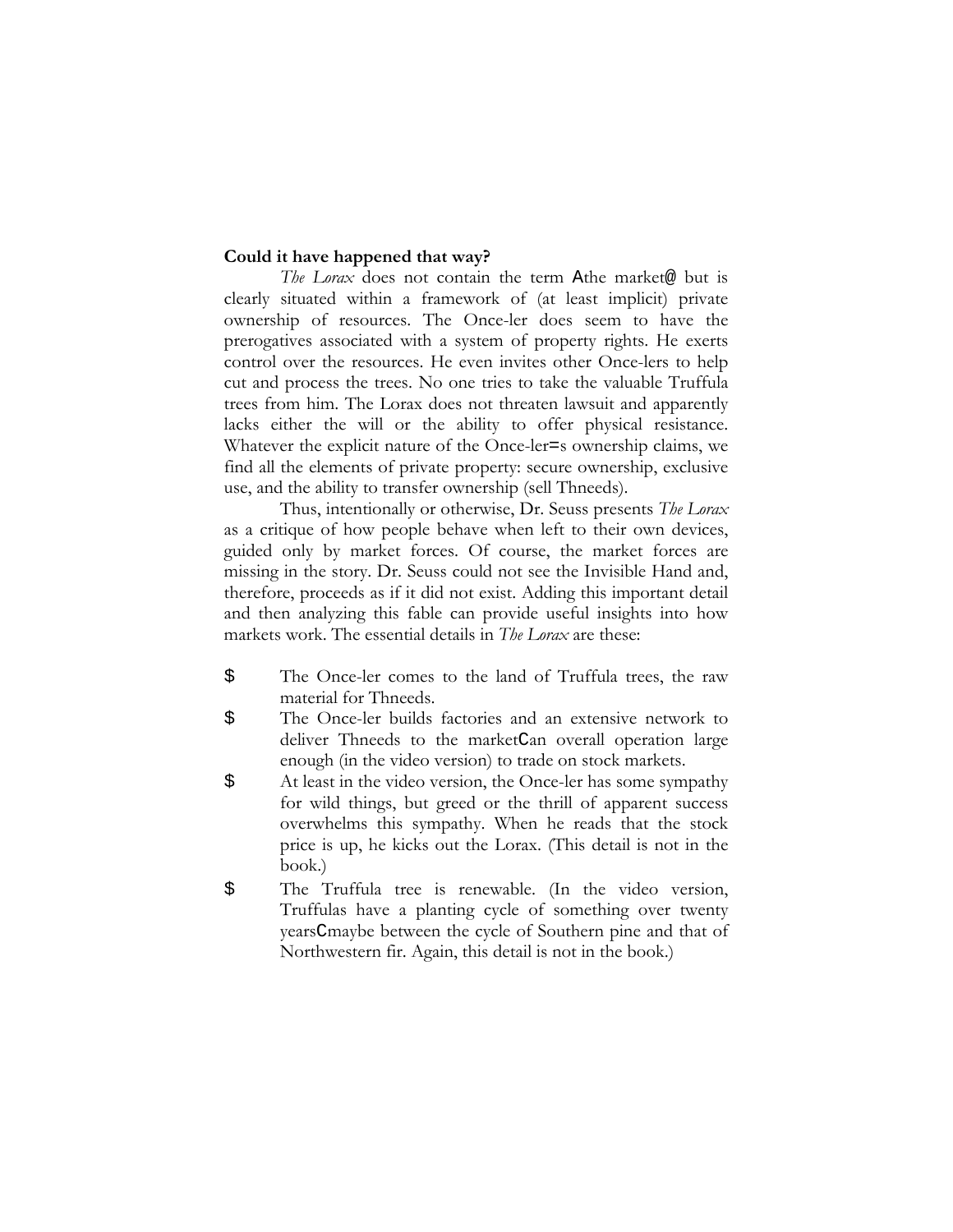\$ Nevertheless, the Once-ler makes no effort to replant the trees or even to keep any record of the inventory of the number remaining.

Could it happen this way? The answer depends on what Ait@ is. If the poem refers to local depletion of resources, then it could happen. Trees once covered Manhattan. Some might decry the change, but one cannot conclude that market forces have led to a general depletion of the resource base. It probably made sense to clear Manhattan of its forests because those particular forests were not needed as long as similar ones covered much of North America. We interpret *The Lorax* as offering a much more important criticism, that unconstrained greed tends to result in wholesale depletion of valuable natural resources. Indeed, this statement is true, but *The Lorax* fails to see that market forces do constrain self-interested (even greedy) behavior.

This story, as told, is quite implausible. At a minimum, it requires that the Once-ler be either quite stupid or not fully sane. The Once-ler must not care about his own financial well being if he is as secure in his property as he appears to be. One typically acquires wealth by managing a renewable resource rather than by using it up. Ranchers maintain their herds; Georgia Pacific maintains (and expands) its holdings of pine; farmers maintain the fertility of their land (though not necessarily at its original level); and so forth.<sup>3</sup> Thus, the Once-ler must be either maniacal or stupid. The quest for profits would lead to replenishing (though not necessarily to original levels), not dissipation.

<sup>&</sup>lt;sup>3</sup> Henry George said, ABoth the jayhawk and the man eat chicken. The more hawks, the less chickens but the more men, the more chickens.@ His reasoning applies to any renewable resource. See Mixon and Patrono (1995).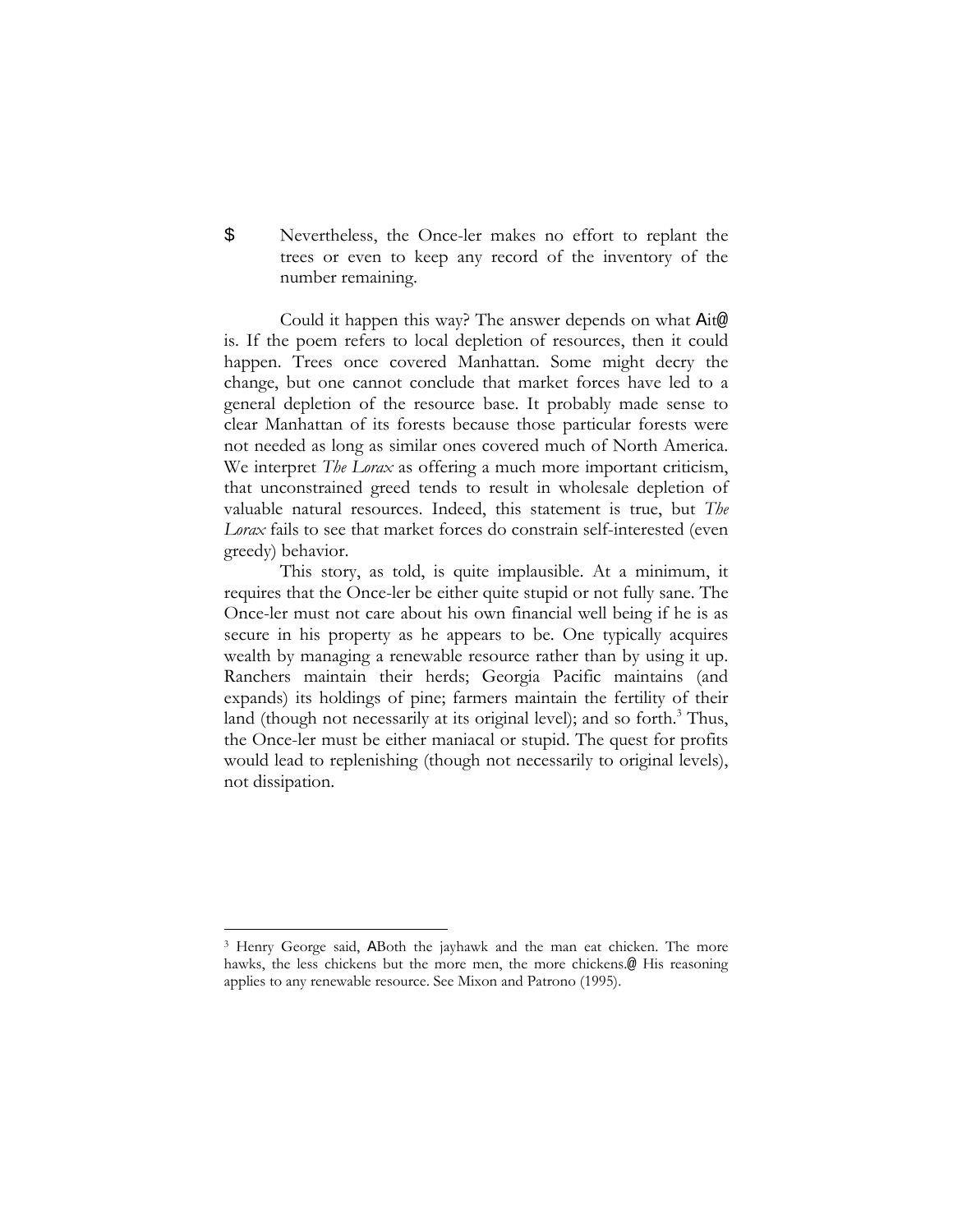Stupidity alone is not enough to generate the dissipation reported in this tale. Suppose that the Once-ler were too dense to realize that failing to replenish the stock of Truffula trees means an imminent end of his enterprise. At least two other groups would have incentives to respond to this stupidity. The first is the other clan members. Some must recognize that their security is threatened by wantonly destroying Truffula trees. It would be worth their while to persuade the Once-ler to hand over the reins of the business. Should persuasion fail, a cabal or, less dramatically, a buyout would place control in hands that would increase the value of the Truffula forest. So, unless all Once-lers suffer from the malady of their pioneering cousin, the conclusion of *The Lorax* does not follow from its premises.

Even clan-wide failure to see the obvious is not enough. The second group having an incentive to Astop the madness@ consists of outsiders who see the profits derived from maintaining a continuing supply of Thneeds. These outsiders can offer the Once-ler more than the forest is worth to him, given his mismanagement of the resource. Thus, if the Once-ler is simply stupid and greedy, market forces will rescue the Truffula forest from his designs. Only if he is both maniacal and powerful enough to rebuff any efforts of fellow Oncelers and outsiders with a longer view will he behave as the story claims.4

<sup>&</sup>lt;sup>4</sup> One other condition must be met for this tale to have its dire implications: The Once-ler must be a monopolist. The Once-ler must be the single owner of Truffula forest, and it must be impossible for anyone else to acquire seeds to plant other such forests.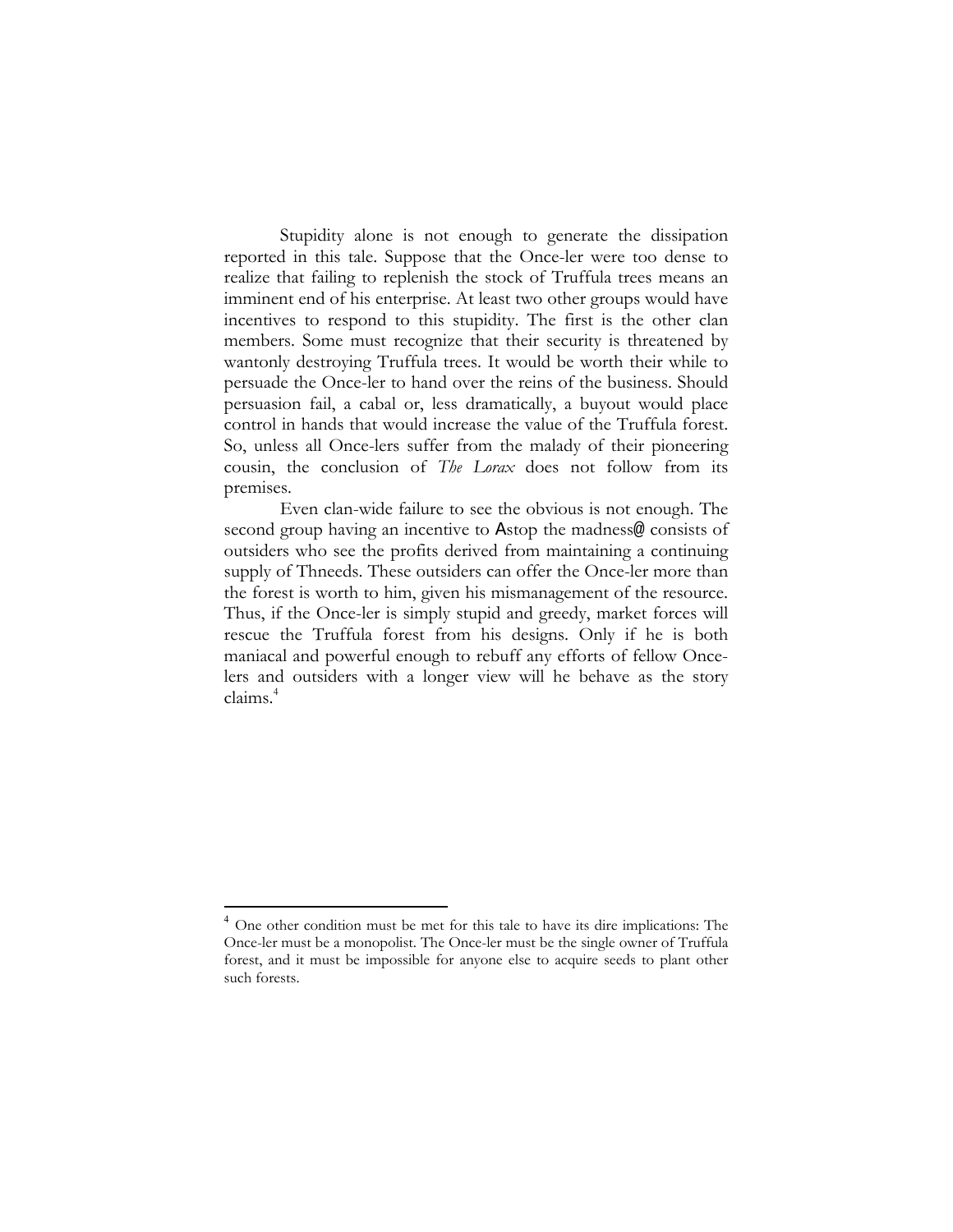As noted above, the video version of the story adds the detail that the stock market finances Thneed production. (The rising stock price overcame his sympathy for the critters.) This detail makes the story even less credible as a tale of the effects of greed in a free market economy. The stock market, along with the related bond market, is simply people lending their money to businesses in return for part of the firms= profits, or for interest on bonds. Once Thneed production has Agone public@ many people other than the Once-ler have an interest in the firm's resource management. Highly paid specialists continually examine company books. They would inform their clients of the imminent demise of the Thneed business, for lack of raw materials, as Truffula trees vanished.

This supervision implies that, long before the Once-ler heard the last tree fall, he would have heard the news that his stock price was falling. Other, more sensible, investors would have heard it too, and would have every incentive to mount a hostile takeover in order to save the business from the folly of its founder (a fairly common occurrence).

Evidence supports this view of market behavior. Owners of vineyards routinely make plantings that will yield no revenue for as long as a century. Paper companies, likewise, plant trees to be cut decades later. Indeed, the extent of such planting is such that the stock of timber is greater today than a half-century ago in the United States, even though this country uses wood products faster than at any time in our history.<sup>5</sup>

<sup>&</sup>lt;sup>5</sup>The quantity of timber is growing even though the U.S. Forest Service often subsidizes the cutting of trees on federal land by building roads to otherwise inaccessible locations and then charging logging firms fees that do not cover construction costs. Even as more than 40 billion board feet of lumber are produced each year, the volume of American forests expands: The volume was 2,520 billion board feet in 1952 and had grown to 2,829 billion board feet in 1987. (Sources: *Statistical Abstract of the United States, 1992* (p. 671) and *Statistical Abstract of the United States, 1995*. (page 695).) During this period, the percentage of timberland ownership that was private rose from 70.0 percent to 71.8 percent (same sources). Furthermore, standing volume per acre is increasing (*Evergreen*, 1994). See, also, Sedjo (1995).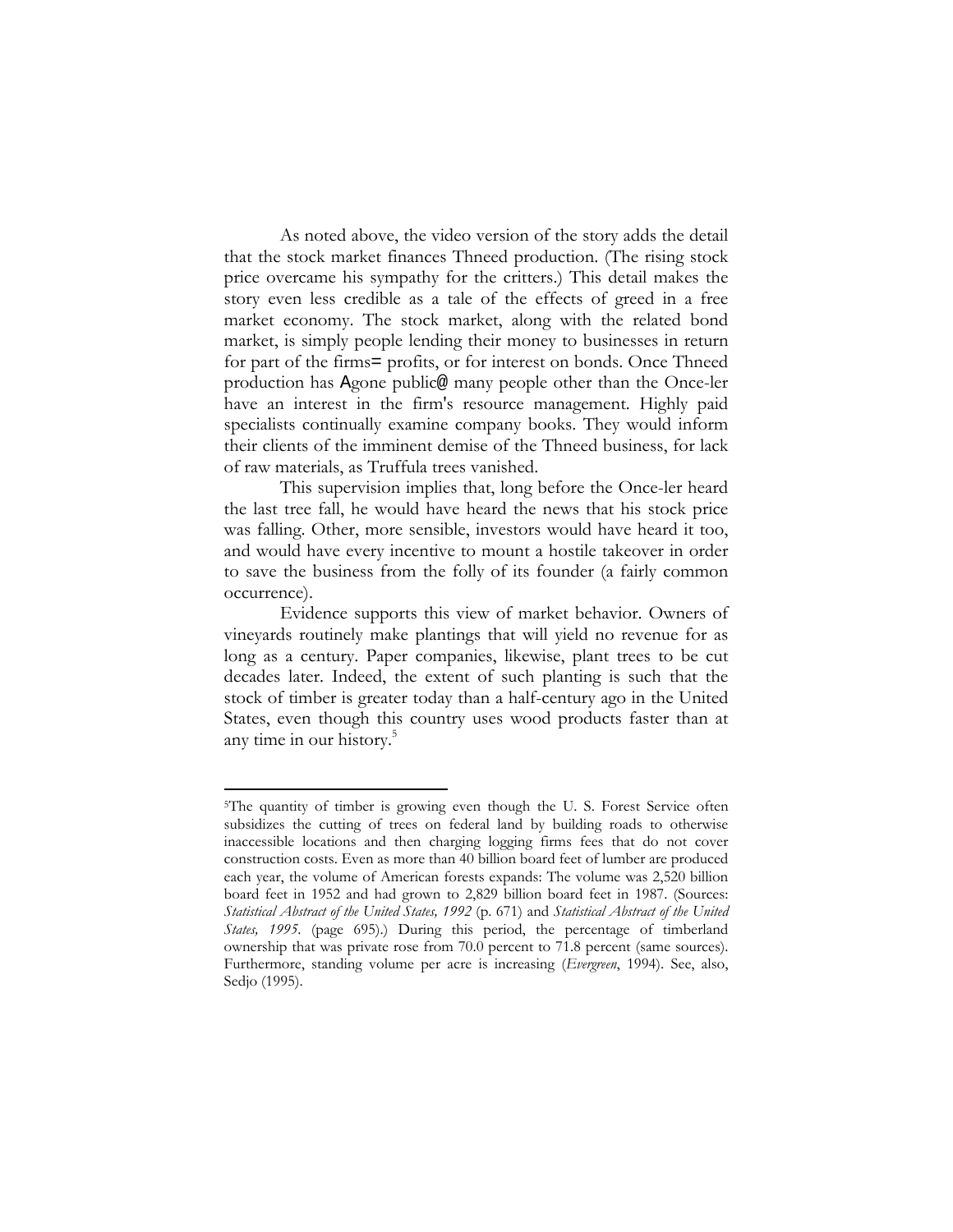In short, *The Lorax* is a precautionary story that raises important issues. It does not, however, effectively criticize (or successfully

characterize) a free market=s treatment of renewable resources. Its central point is correct: We humans must not behave as Once-lers. This tale=s weakness is that its conclusion (resource depletion) does not follow from its implicit premise (a system of private property and free markets). Quite the contrary is true: A primary virtue of the free market system is that it does focus attention on the future.

#### **Real lessons from The Lorax**

The preceding section argues that *The Lorax* should not be construed as a pertinent critique of free markets. What, then, is its moral? Some readers have focused narrowly on the cutting of trees. Recently, citizens of a logging town tried to have the book removed from a second-grade-reading list because they believed that it traumatized children whose parents engaged in logging.6 The author directly disavowed this interpretation: AI=m not saying logging people are bad. I live in a wooden house and sit in a wooden chair.@<sup>7</sup>

<sup>&</sup>lt;sup>6</sup>Aria and McNeil (1989).

<sup>&</sup>lt;sup>7</sup>Aria and McNeil, 68.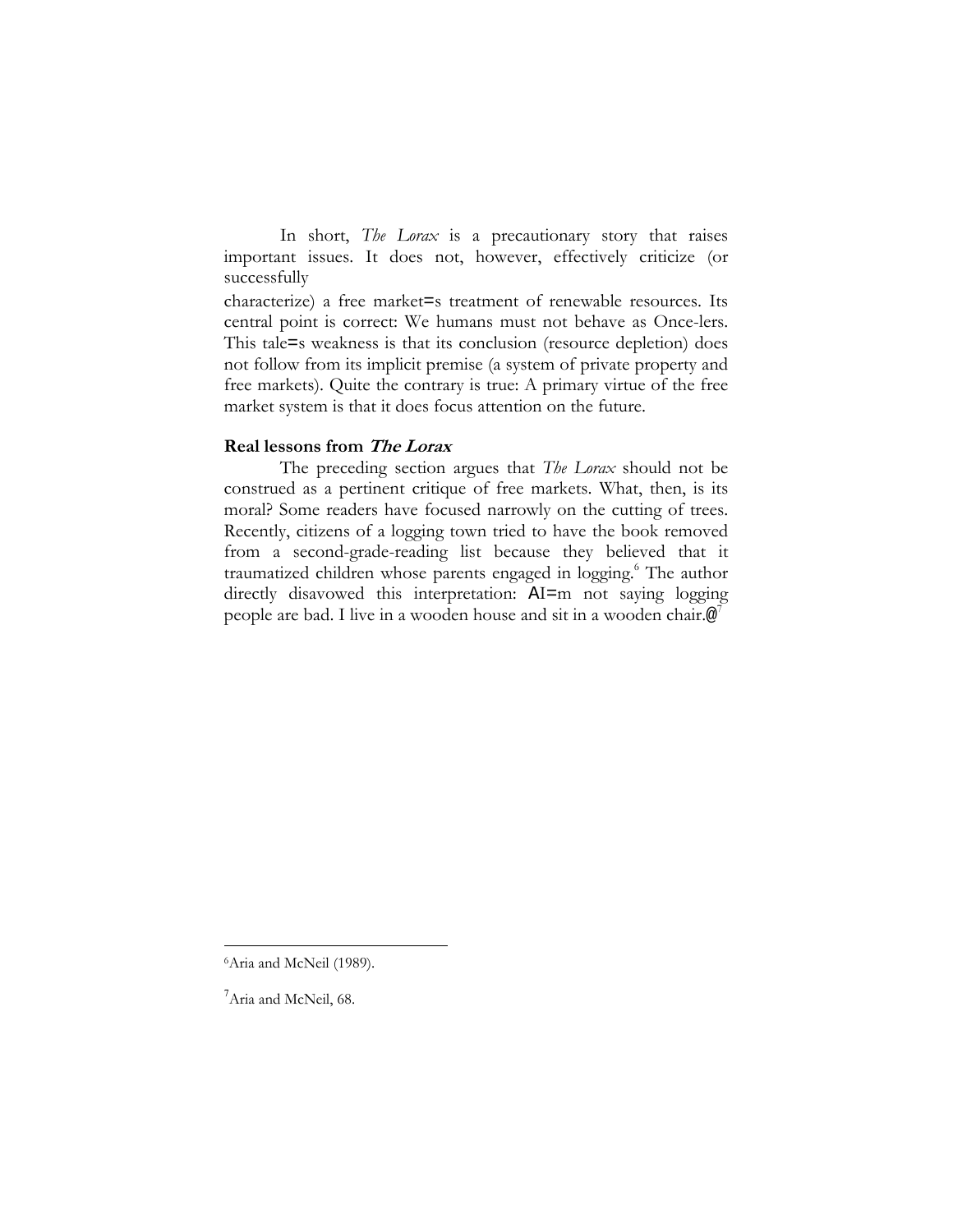The direct lesson is explicit in the poem: APlant a new Truffula. Treat it with care. Give it clean water. And feed it fresh air.@ These instructions are inadequate, however, because each person can not become a caretaker for each resource. Suppose the boy does just as instructed and does plant the trees. As long as other Once-lers abound, the boy=s vigilance will eventually wane (or he will die), at which time some Once-ler will cut down the trees. Thus, the direct lesson should be interpreted as an instruction to avoid a system of incentives to behave like Once-lers. In a free society, a central aspect of this instruction must be to ensure that property rights are well defined and enforced. Failure to do this produces the ATragedy of the Commons,@ in which each person has every reason to become a Once-ler.<sup>8</sup>

Increasingly, researchers are becoming aware of the importance of incentives. Free-market advocate Richard Stroup writes that a reformed Endangered Species Act should Amake endangered species the friend, not the foe, of landowners  $Y \cdot \mathcal{Q}^9$ Michael Bean and David Wilcove of the Environmental Defense Fund echo Stroup=s concerns: AThe Achilles heel of the Endangered Species Act is the private ownership problem. More than half of all threatened or endangered species in the United States depend Y on habitat that is privately owned. Y If the goal of averting the loss of biological diversity is to be achieved, it will be essential to have strategies that work well on private land. $@<sup>10</sup>$  Increasingly, both freemarket advocates and mainstream environmentalists agree that the current status provides perverse incentives that produce undesirable results and both agree that as long as the incentives remain, so will the results. Members of both groups increasingly agree that institutional changes to improve incentives would ameliorate the situation.

<sup>8</sup>Hardin (1968).

<sup>9</sup>Stroup (1995). Also, Bourland and Stroup (1996).

<sup>&</sup>lt;sup>10</sup> Bean and Wilcove (1995).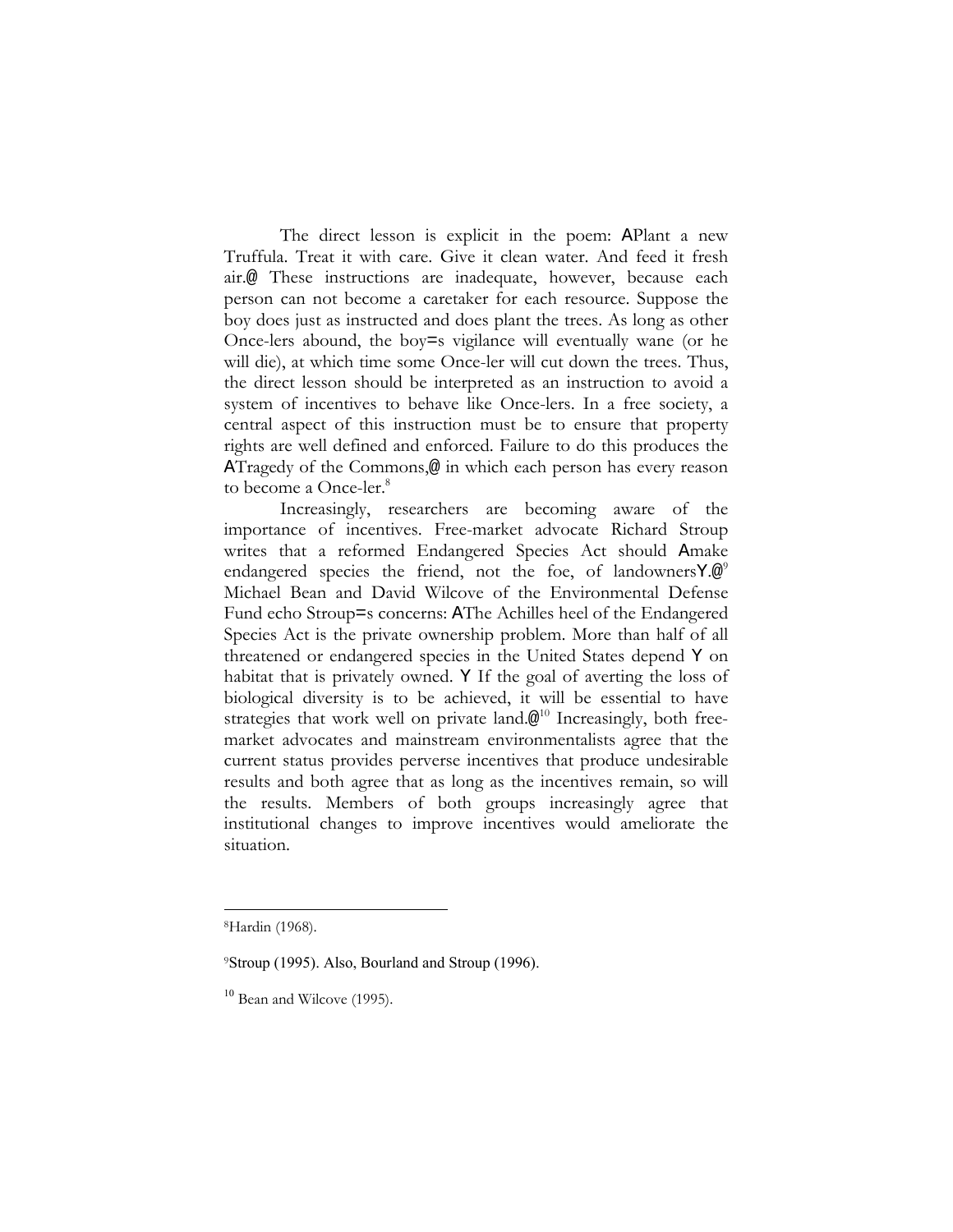An especially instructive example of the importance of incentives involves African elephants. (Dr. Seuss reports that he had been unable to write *The Lorax* for some time. While on safari in Kenya, he saw some elephants on a hillside and AI wrote ninety percent of the book that afternoon. I got some kind of release watching those elephants. $\circledast)^{11}$  Those elephants, unfortunately, are vanishing because of

<sup>11</sup>Morgan and Morgan, page 210.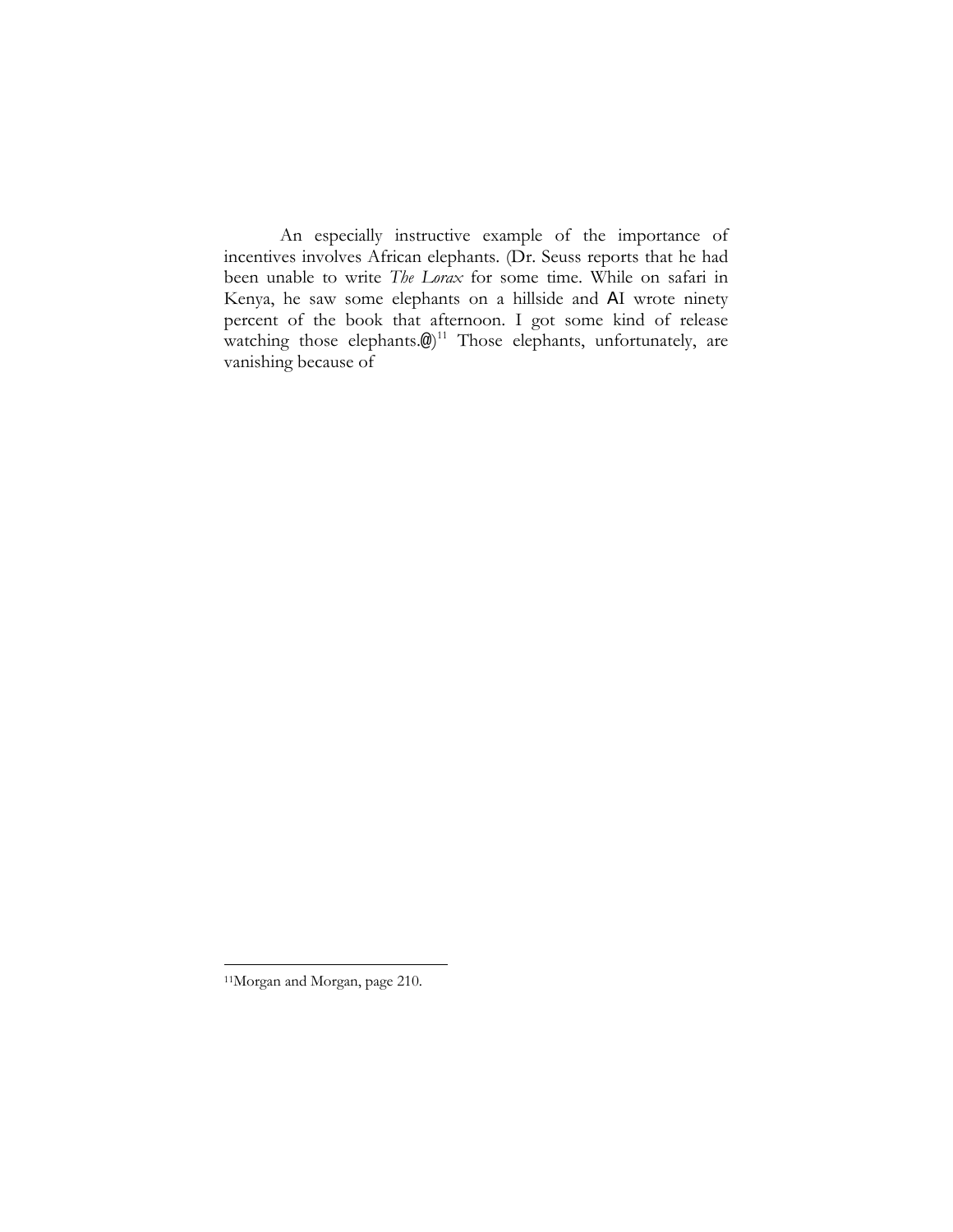a policy designed to save them. Kenya and Tanzania have banned the hunting of elephants and the export of ivory, rendering the elephant herd of no economic value to those in a position to maintain the herd. As a result, herds have been cut in half.<sup>12</sup> At the same time, Zimbabwe allows hunting and has established rules allowing local citizens to share in the revenues from elephant hunting. As a result, these citizens are willing to accept the disadvantages that come with elephant herds and allow them to flourish. As a result, Zimbabwe=s government has recently engaged in selective killing to keep the herds from becoming too largeCZimbabwe=s elephant population grew from under 40,000 to over 60,000 elephants while Kenya=s population fell from  $167,000$  to  $16,000$ .<sup>13</sup>

## **What to do?**

An educator interested in teaching about the environment has limited choices. One option is to use books or videos like *The Lorax* and entreat children to ASave the Earth.@ This approach is inadequate and, ultimately, frustrating. Despite their shortcomings, however, these sources do point to quite real difficulties. Their accounts can be employed as an entering wedge to discuss how the power of the market can be harnessed to effect change of the type that might make the Lorax comfortable once more.

<sup>12</sup>Brookes (1989).

<sup>13</sup>Anderson (1991) and Sugg (1996).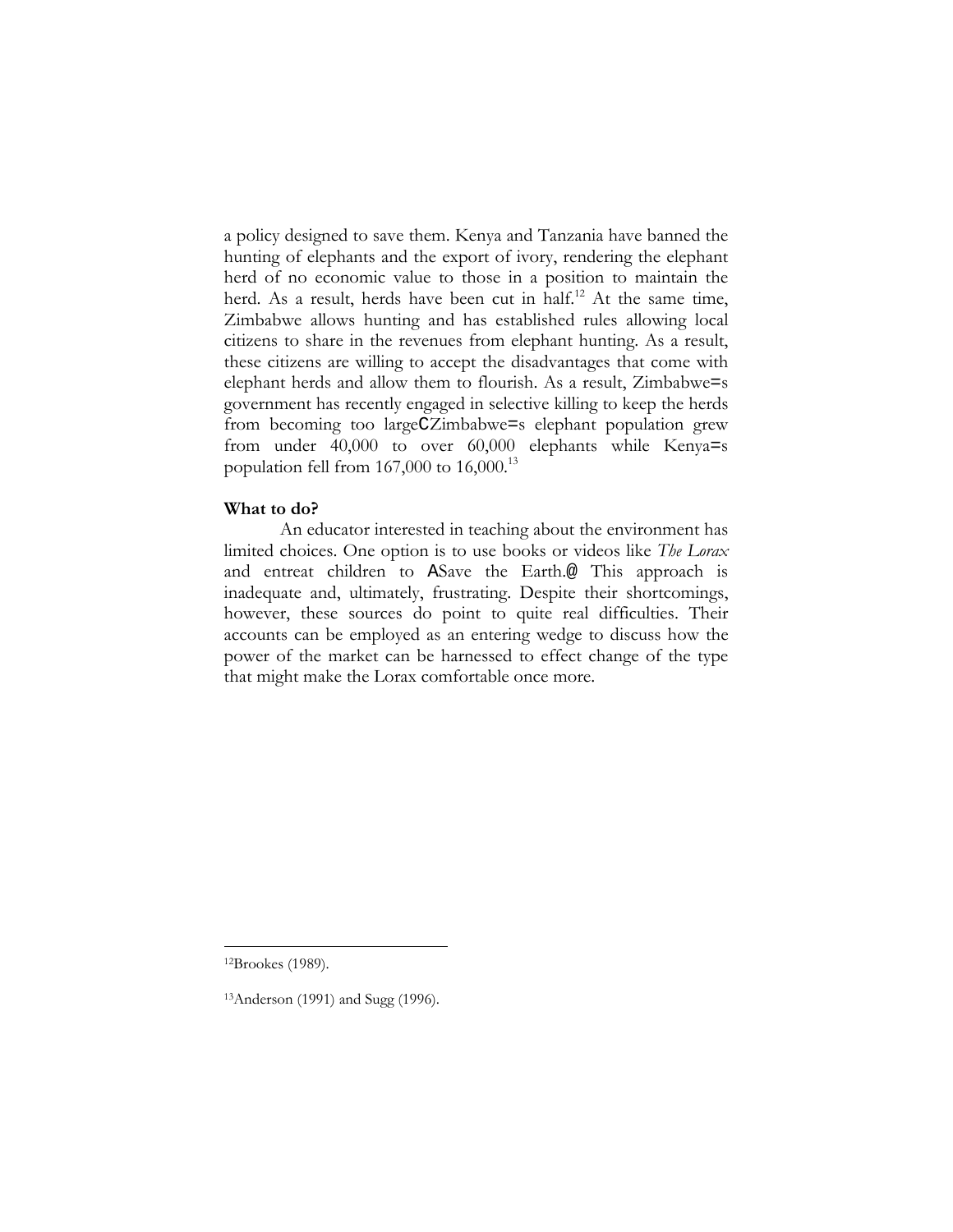### **References**

Anderson, Terry L. 1995. AZimbabwe Makes Living with Wildlife Pay,= *Wall Street Journal*. October 25, A14.

Aria, Ron and McNeil, Liz. 1989. AA Boy Sides with Dr. Seuss=s *Lorax* and Puts a Town at Loggerheads.@ *People Weekly*, Vol. 32, No. 17. October 23, 67B68.

Bean, Michael J. and Wilcove, David S. 1995. AEnding the Impasse.@ *The Environmental Forum*. July/August, 22.

Bourland, Thomas R. and Stroup, Richard L., 1996. ARent Payments as Incentives.@ *Journal of Forestry*. April, 18 - 21.

Brookes, Stephen. 1989. AMeans of Defense Is Proving to Be Elephant=s Ruin.@ *Insight*. November 13, 34B38.

Evergreen Foundation. 1994. *Evergreen Magazine: 1994 Forest Facts Book*. Medford Oregon: The Evergreen Foundation.

Hardin, Garrett. 1968. AThe Tragedy of the Commons.@ *Science*. Vol. 162, 1243B1248.

Mixon. Jr., J. Wilson and Patrono, Michael F., 1995. AChicken Hawks and Corn Chips.@ *The St. Croix Review*. Vol. 28, No. 2, 44B45.

Morgan, Judith and Neil. 1995. *Dr. Seuss and Mr. Geisel: A Biography* New York: Random House.